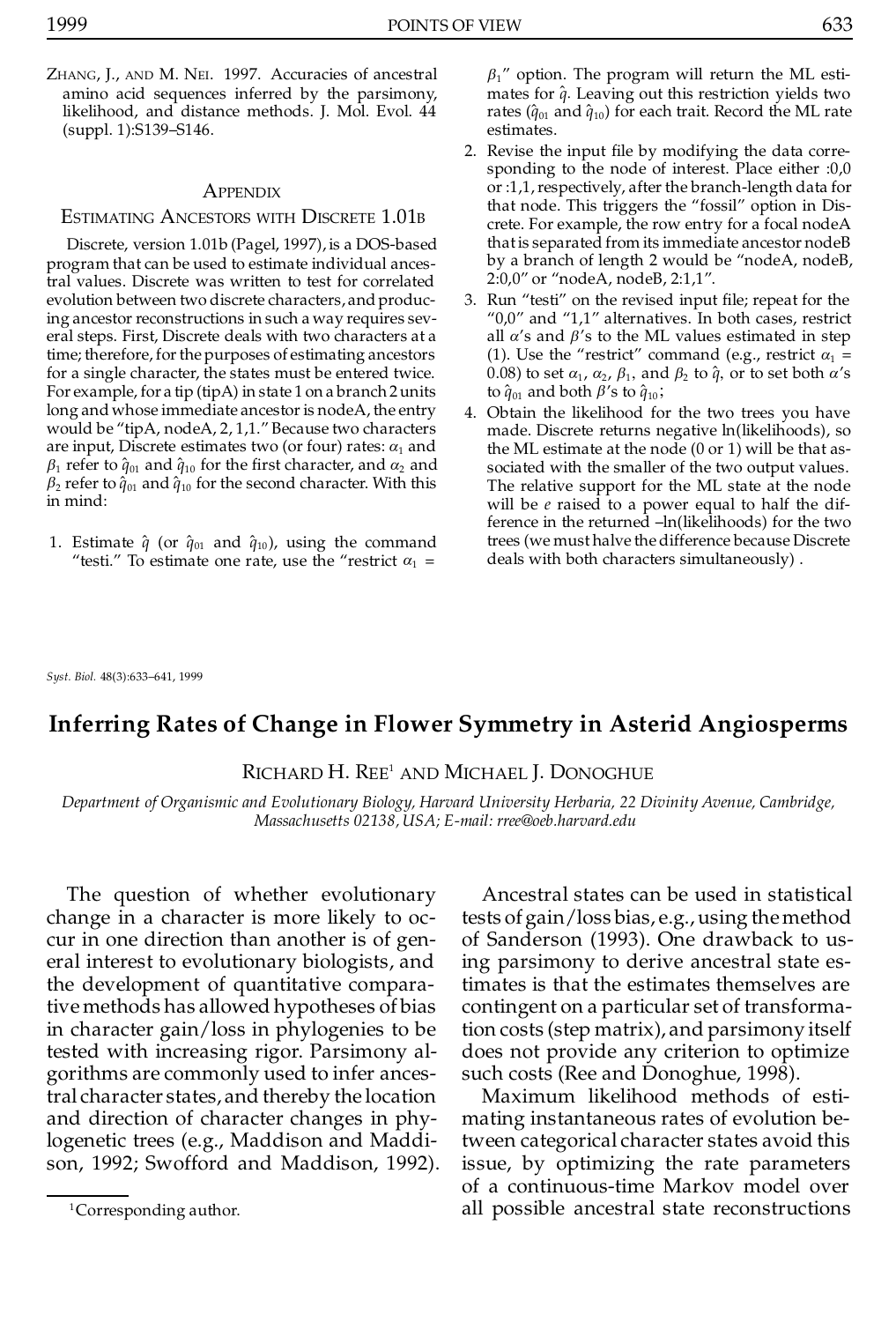(e.g., Pagel, 1994, 1997; Milligan, 1994). Hypotheses of directional bias in character evolution can then be evaluated by using likelihood ratio tests for differences in rates of gain and loss of a character state. Maximum likelihood has also been applied to ancestral state estimation (Schluter, 1995; Schluter et al., 1997; Pagel, 1997, 1999). Schluter et al. (1997) used rates of change estimated over all ancestral state combinations to calculate the likelihood of the data given that a node of interest is fixed for each state. These "partial" likelihoods measure the level of support for the inference of ancestral states, with the state corresponding to the highest partial likelihood taken to be the best ancestral state estimate for that node (Schluter et al., 1997). Other approaches to obtaining such partial likelihoods are also possible (e.g., Schluter, 1995; see Pagel, 1999, for a detailed discussion).

In this paper, we examine the use of maximum likelihood to detect asymmetric rates of evolution in flower symmetry in the angiosperm clade Asteridae (s.l.; see Chase et al., 1992; Olmstead et al., 1992). We also use this example to compare parsimonyand maximum likelihood–based inferences of ancestral states, particularly with respect to the root of the Asteridae. Our emphasis here is not on the details of flower symmetry or asterid phylogeny. Instead, we use this example to explore the factors that in fluence the estimation of evolutionary rates. This is motivated in part by Schluter et al. (1997; see also Mooers and Schluter, 1999), who observed that for most phylogenies, models that utilize independent rates of evolution in different directions are not warranted because of insufficient data (i.e., not enough terminal taxa). We felt that a larger data set might provide insight into the properties of phylogenies that are critical to maximum likelihood inferences of character evolution, particularly the detection of asymmetric rates of change.

## *Flower Symmetry in Asteridae*

The most common forms of flower symmetry are actinomorphy (radial symmetry, polysymmetry), in which multiple axes of symmetry bisect the flower, and zygomor-

phy (bilateral symmetry, monosymmetry), in which the abaxial side of the flower is differentiated from the adaxial side, with a single vertical axis of symmetry bisecting the flower. The evolution of flower symmetry is a subject of great interest to many botanists and has been studied from a variety of perspectives, including developmental morphology (e.g., Endress, 1994), molecular genetics (e.g., Coen and Nugent, 1994), and phylogeny (e.g., Donoghue et al., 1998; Reeves and Olmstead, 1998). It is an appropriate example with which to test hypotheses of directional bias, because a range of opinion exists as to the relative likelihood of change between zygomorphy and actinomorphy. The traditional view (e.g., Stebbins, 1974; Takhtajan, 1991) is that zygomorphy is the derived condition in angiosperms, because factors such as pollinator selection would favor the repeated evolution and maintenance of zygomorphy; on the other hand, developmental genetic data (Coen and Nugent, 1994) suggest that the loss of zygomorphy can result from simple mutations in relatively few genes. If losses of zygomorphyare indeed moreprobable than gains, it is possible that zygomorphy evolved earlierin angiospermevolution than is generally supposed and has subsequently been repeatedly lost in actinomorphic lineages. The Asteridae, an angiosperm clade of  $\sim 65,000$  species containing most of the sympetalous angiosperms, is an appropriate focal group in which to detect unequal rates of gain and loss of zygomorphy: A large proportion of its species ( $\sim$  50% as estimated from Thorne, 1992) are zygomorphic; it has been the focus of previous discussion on the evolution and development of flower symmetry; and its phylogeny has been relatively well-studied, bothin terms of deep divergences as well as on a finer scale, in more-detailed studies of smaller groups.

### **METHODS**

Our analyses were conducted with use of a composite tree of asterid angiosperms (Donoghue et al., 1998). This was constructed by using a backbone phylogeny based on *rbc*L sequences (Rice et al., 1997;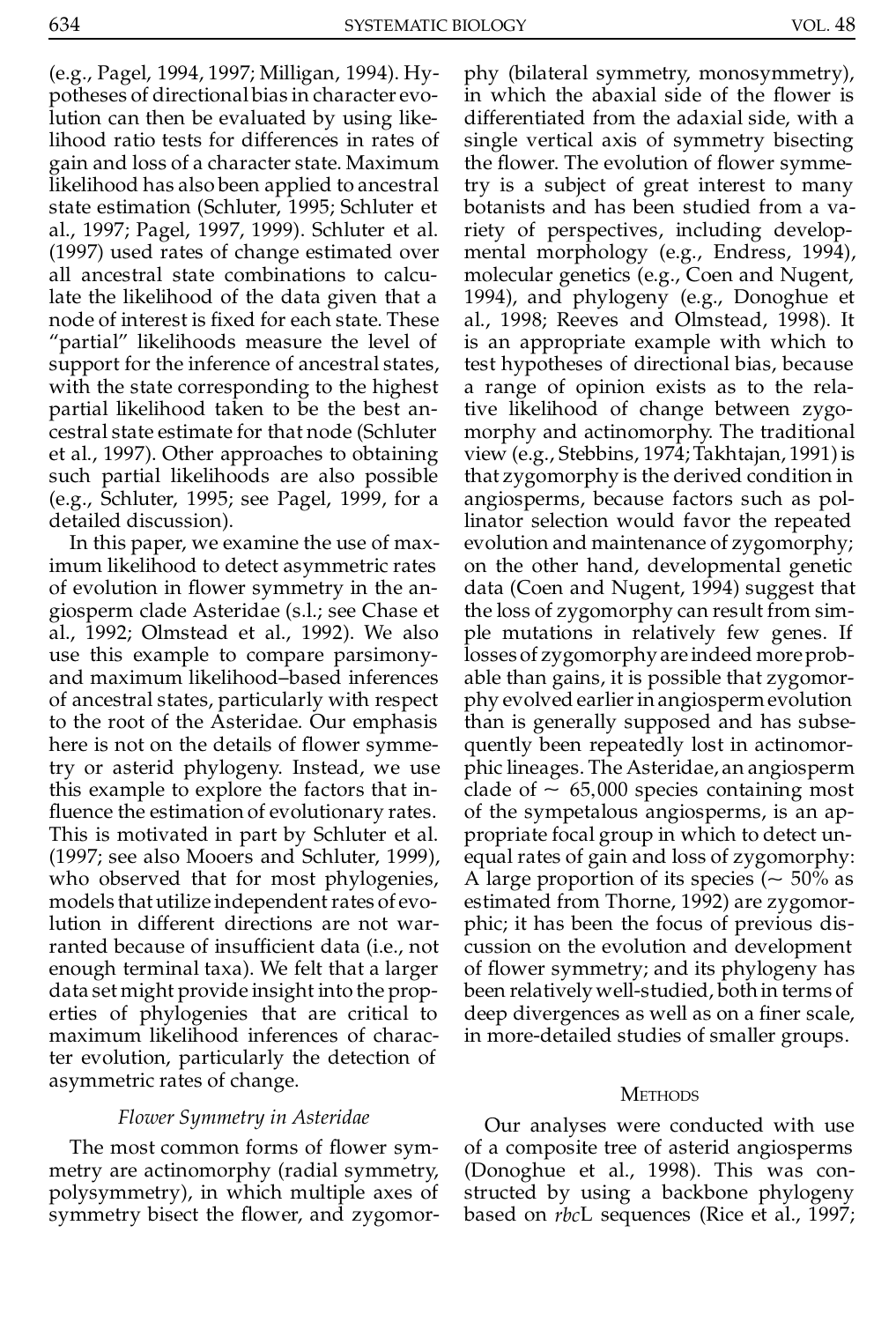Olmstead et al., 1992) that we expanded with published phylogenies from more-detailed studies of particular groups that were substituted for "placeholder" taxa on the *rbc*L tree (see Sanderson et al., 1998, for alternative approaches to supertree construction). In a few cases, clades were resolved arbitrarily to obtain a fully resolved phylogeny (see Donoghue and Ackerly, 1996, for a discussion of sensitivity analyses in large trees). The resulting focal tree had 379 taxa, of which 113 were scored as having zygomorphic corollas, and 266 as having actinomorphic corollas. Figure 1 shows alternative reconstructions of flower symmetry evolution on this tree. (The tree is also available at http://www. herbaria. harvard. edu/~mdonoghu/zygo, where the NEXUS file containing the tree and character data, and references to literature used to construct the tree, can also be obtained.)

Most-parsimonious ancestral character states were reconstructed over a range of transformation costs by using MacClade version 3.0 (Maddison and Maddison, 1992) and a program developed independently (Ree and Donoghue, 1998).Maximum likelihood estimates of rates of evolution between actinomorphy and zygomorphy on the tree, and "partial" likelihoods for the root node of the Asteridae, were calculated by using Discrete (Pagel, 1994, 1997). Differences in the rates of gain and loss of zygomorphy were tested statistically by comparing the likelihood score of the data under a model with independent rates of gain and loss (2 free parameters) with the likelihood score under a model in which rates of gains and losses are constrained to be equal (1 free parameter). We used the likelihood ratio (LR) statistic:

## $LR = -2 \ln(H_0/H_1),$

where  $H_0$  is the likelihood of the data given the one-rate model and  $H_1$  is the likelihood of the data given the two-rate model; under these conditions, this statistic is  $\chi^2$ -distributed with 1 df (following Pagel, 1997).

Because we lacked branch-length information for the entire tree, and because the maximum likelihood methods require that branch lengths be specified,

all branch lengths were initially set equal to one. We then assessed the sensitivity of the maximum likelihood rate estimates to two factors—branch lengths and taxon sampling—by performing four experimental manipulations of the data. The first two manipulations involved scaling the lengths of branches such that the terminal taxa became contemporaneous, i.e., making the sum of branch lengths from any terminal taxon to the root of the tree the same for all taxa. These differed in assuming "early" or "recent" speciation events. Under the "early speciation" procedure, we took the phylogeny with equal branch lengths and simply extended the lengths of terminal branches to bring all terminal taxa up to the same level. Under the "recent speciation" procedure, terminal branches were extended only if no internal branch could be lengthened to render terminal taxa contemporaneous; otherwise, the internal branch nearest the root was lengthened.

The issue of taxonsampling is relevant because the proportion of zygomorphic taxa in our tree (30%) is less than our estimate of the actual proportion in the Asteridae  $({\sim 50\%})$ . Although we are reasonably confident that the tree is not missing any critical zygomorphic lineages, particularly near the base of the tree, most zygomorphic clades in the Asteridae are in reality much larger than is represented in our tree. To address this, we transformed our data in two ways: (1) we replaced each zygomorphic taxon in our tree with two taxa, raising the proportion of zygomorphic taxa in the tree to 46%; and (2) we doubled the length of all zygomorphic branches, including terminal branches, internal branches, and the stem branch, of clades that were monomorphic for zygomorphy. Each of these procedures had the effect of more or less equalizing the overalllength sum of actinomorphic and zygomorphic branches on the tree.

#### **RESULTS**

The results of allmaximum likelihood rate estimates are summarized in Table 1. Under the assumption of equal branch lengths, the rate of transformation from zygomorphy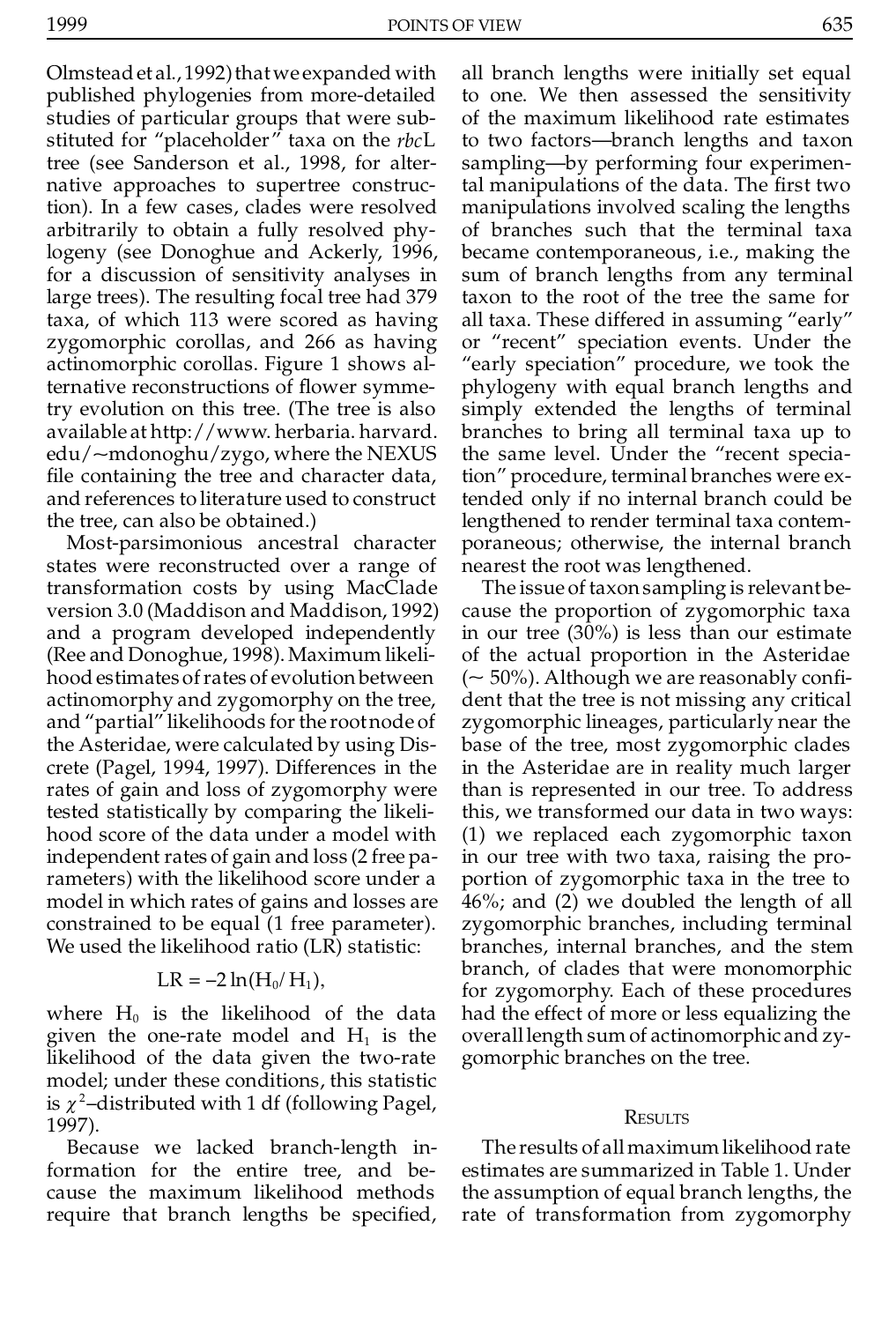of zygomorphy among the terminal taxa have been retained from a common ancestor.

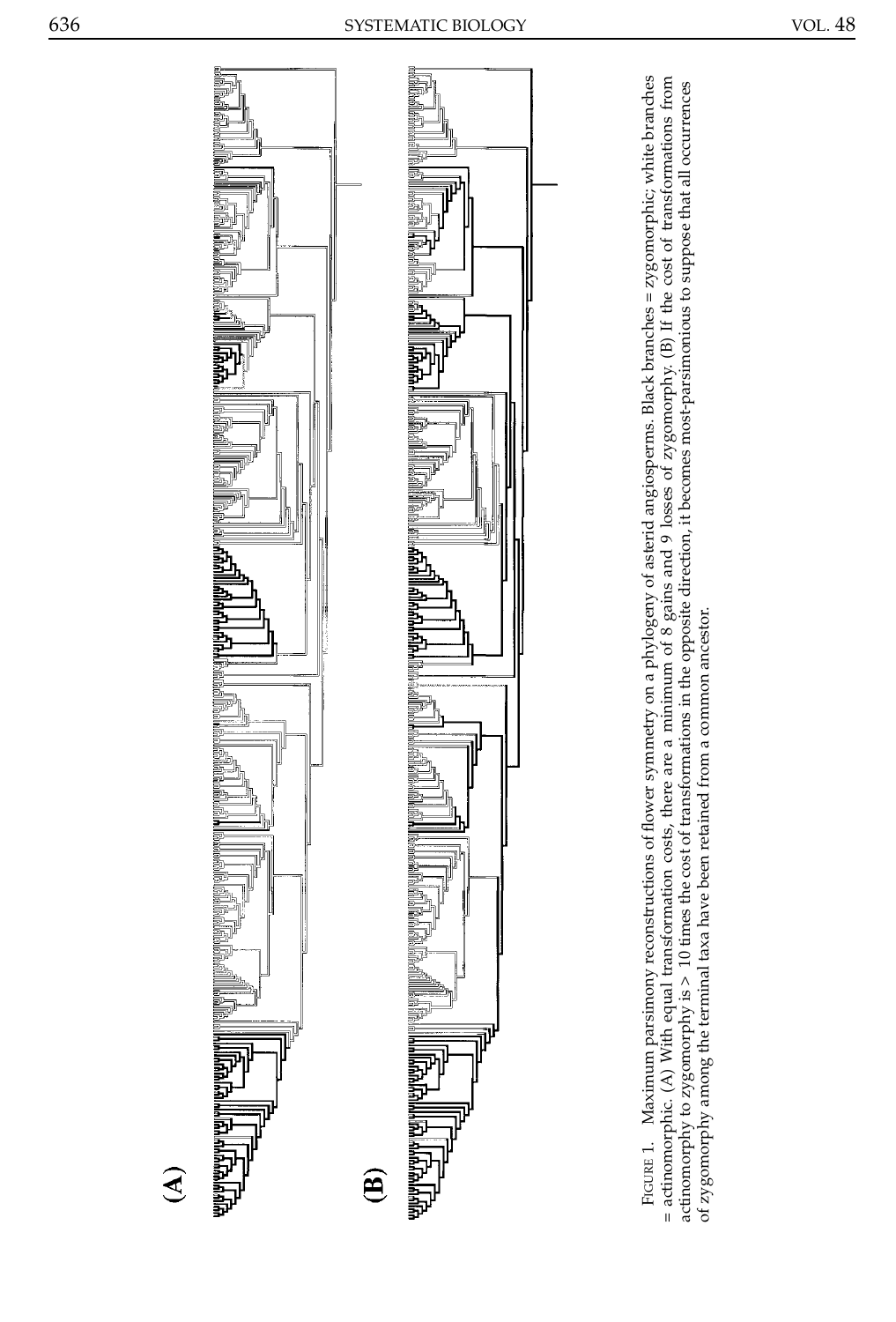| Experimental manipulation                        | Two-rate model                                                      |            | One-rate model       |                      | Two-rate model favored? |
|--------------------------------------------------|---------------------------------------------------------------------|------------|----------------------|----------------------|-------------------------|
|                                                  | Estimated rates<br>of evolution<br>(gain, loss of<br>of zygomorphy) | Likelihood | Estimated<br>rate of | evolution Likelihood |                         |
| All branch lengths equal                         | 0.021, 0.057                                                        | 189.60     | 0.031                | 194.32               | Yes ( $P = 0.002$ )     |
| Contemporaneous taxa<br>with "recent speciation" | 0.003, 0.010                                                        | 197.06     | 0.004                | 205.15               | Yes ( $P < 0.001$ )     |
| Contemporaneous taxa<br>with "early speciation"  | 0.003, 0.009                                                        | 187.26     | 0.004                | 193.46               | Yes $(P < 0.001)$       |
| Zygomorphic taxa doubled<br>in number            | 0.022, 0.026                                                        | 206.04     | 0.024                | 206.15               | $No (P = 0.639)$        |
| Zygomorphic branches<br>doubled in length        | 0.025, 0.027                                                        | 191.52     | 0.026                | 191.55               | $No (P = 0.806)$        |

TABLE 1. Maximum likelihood estimates of rates of evolution in flower symmetry in the Asteridae. Likelihoods are reported as negative logarithms.

to actinomorphy is signicantly higher than the rate of transformation from actinomorphy to zygomorphy (Fig. 2). In other words, losses of zygomorphy are more likely than gains. If branch lengths are scaled such that terminal taxa are contemporaneous, losses are still favored over gains, and the relative difference in rates actually increases (Fig. 3). In contrast, the effect of doubling the number of zygomorphic terminal taxa was to dramatically decrease the difference in rates of gain and loss of zygomorphy. Doubling the lengths of zygomorphic branches in the tree had the same effect. In both cases, the differences in rates became nonsignificant (Fig. 4).

As we reported elsewhere (Donoghue et al., 1998), if the costs of gaining and losing zygomorphy are weighted equally, there are a minimum of eight gains and nine losses of zygomorphy on the phylogeny under parsimony (Fig. 1A), and the ancestor of the Asteridae is inferred to be actinomorphic. For zygomorphy to be the most-parsimonious ancestral state for the Asteridae, the cost of gains must be weighted > 3 times the cost of losses. To reconstruct all occurrences of zygomorphy on the tree as being retained from a common zygomorphic ancestor, the cost of gains must be weighted > 10 times the cost of losses (Fig. 1B). Maximum likelihood estimates also overwhelmingly favor an actinomorphic ancestor at the ancestral node.

Following Schluter et al. (1997), we interpret the ratio of partial likelihoods for each state at the root node as a simple measure of relative weight of evidence: In each analysis, the actinomorphy:zygomorphy likelihood ratio greatly exceeds the minimum threshold of 7.4 (Edwards, 1972) (Table 2).

### **DISCUSSION**

## *Inferring Unequal Rates of Change*

Given that the numbers of transformations in each direction inferred under parsimony are about the same, it is perhaps counterintuitive that the rates of change between actinomorphy and zygomorphy estimated by maximum likelihood are signicantly different, favoring losses of zygomorphy. Taking this initial result at face value for the moment, it appears to corroborate developmental genetic evidence (Coen and Nugent, 1994) implying that losses of zygomorphy, possible via mutations in genes such as *CYCLOIDEA*, should occur at a higher rate. No simple genetic pathways from actinomorphy to zygomorphy have been found, suggesting that transformations in this direction are genetically more complex and should occur at a lower rate. However, before concluding that our data provide a link between inferences of character evolution from phylogenies and underlying genetic mechanisms of change, we should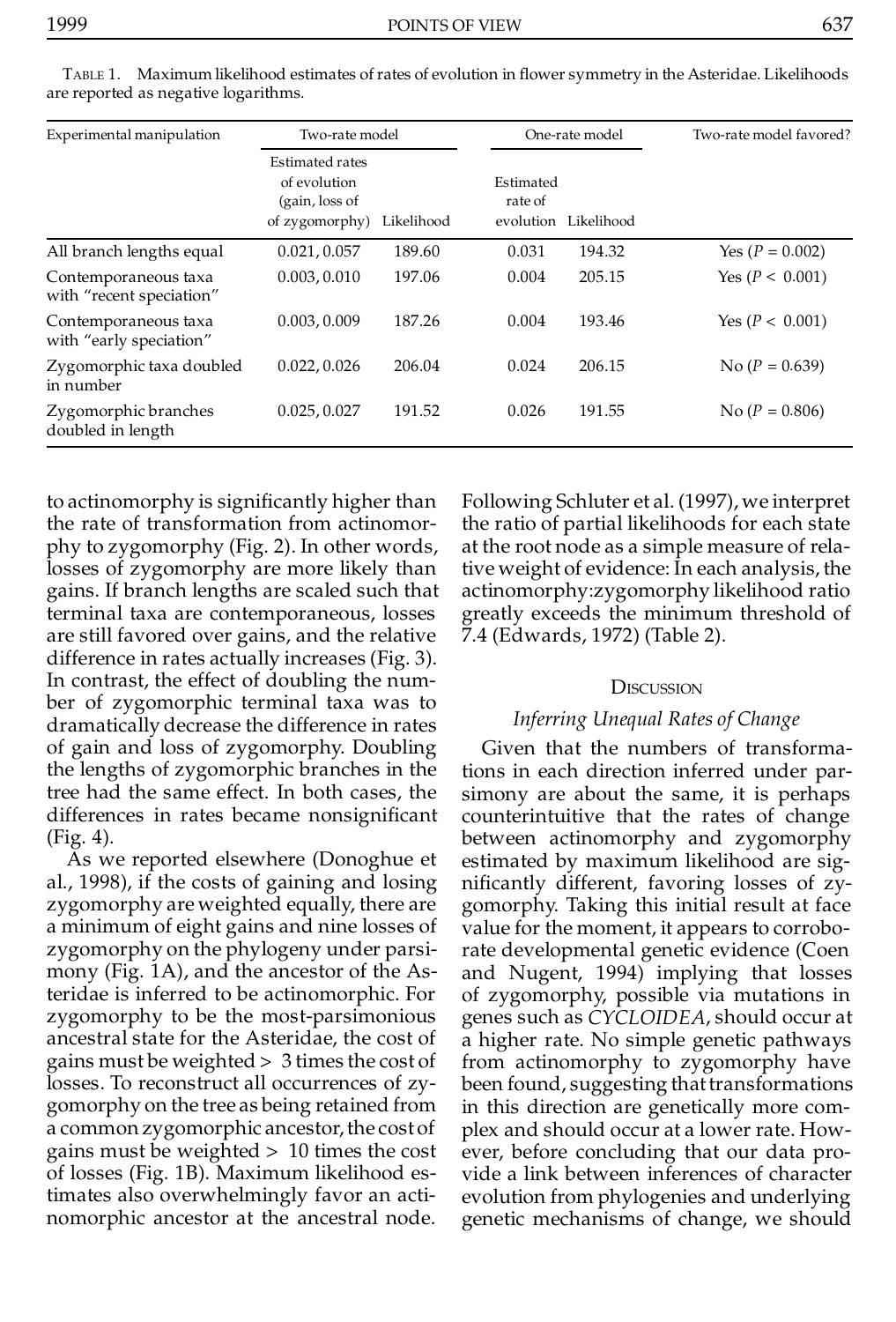



FIGURE 2. Plot of the likelihood surface for rates of gain(*x*-axis) andloss (*y*-axis) of zygomorphyin thephylogeny of Asteridae shown in Figure 1. All branches were assumed to be of equal length (shown diagrammatically above the surface plot). Lighter shading indicates regions of higher likelihood. The optimum given two rates (black circle) is signicantly higher than the optimum given only a single rate (black square, on diagonal dotted line). The contour line encloses the region that is not signicantly different from the unrestricted optimum ( $\chi^2$  distribution, df = 1,  $\alpha$  = 0.05).

consider the possibility that the difference between rates of gain and loss of zygomorphy is an artifact related to sampling issues.

Our experimental manipulations of branch lengths and taxon sampling provide insight into the cause of the observed asymmetry in rates. Because evolutionary rates are by definition time-dependent (here represented by branch length), differentially changing the lengths of branches occupied by each state will change the relative magnitudes of the rate estimates. This point can be made clearer with reference to the mostparsimonious ancestral-state reconstruction and to the idea of evolutionary rate as change per unit branch length. An estimate

FIGURE 3. Effect of rendering terminal taxa contemporaneous on rate estimates of gain and loss of zygomorphy in the Asteridae. Both methods of scaling branches ("recent speciation," left, and "early speciation," right) are illustrated. The likelihood surface shown (see Fig. 2) is from the "recent speciation" analysis; the plot from the "early speciation" analysis is almost identical. In each case, branch-length scaling in creases the relative difference between rates of gain and loss under a two-rate model (see Table 1).

of the rate of change in a particular direction, e.g., losses of zygomorphy, could be obtained by dividing the number of inferred losses by the length sum of those branches that are reconstructed as zygomorphic (see Sanderson, 1993). The proportion of the tree mapped as zygomorphic thus represents the overall opportunity for zygomorphy to be lost. If we take the relative proportion of zygomorphic taxa as a proxy for coverage of the tree by zygomorphy, it becomes clear why the rate of loss exceeds the rate of gain: Zygomorphic taxa compriseonly aboutonethird of the taxa in our tree, yet the number of inferred gains and losses of zygomorphy are about equal. Because evolutionary rate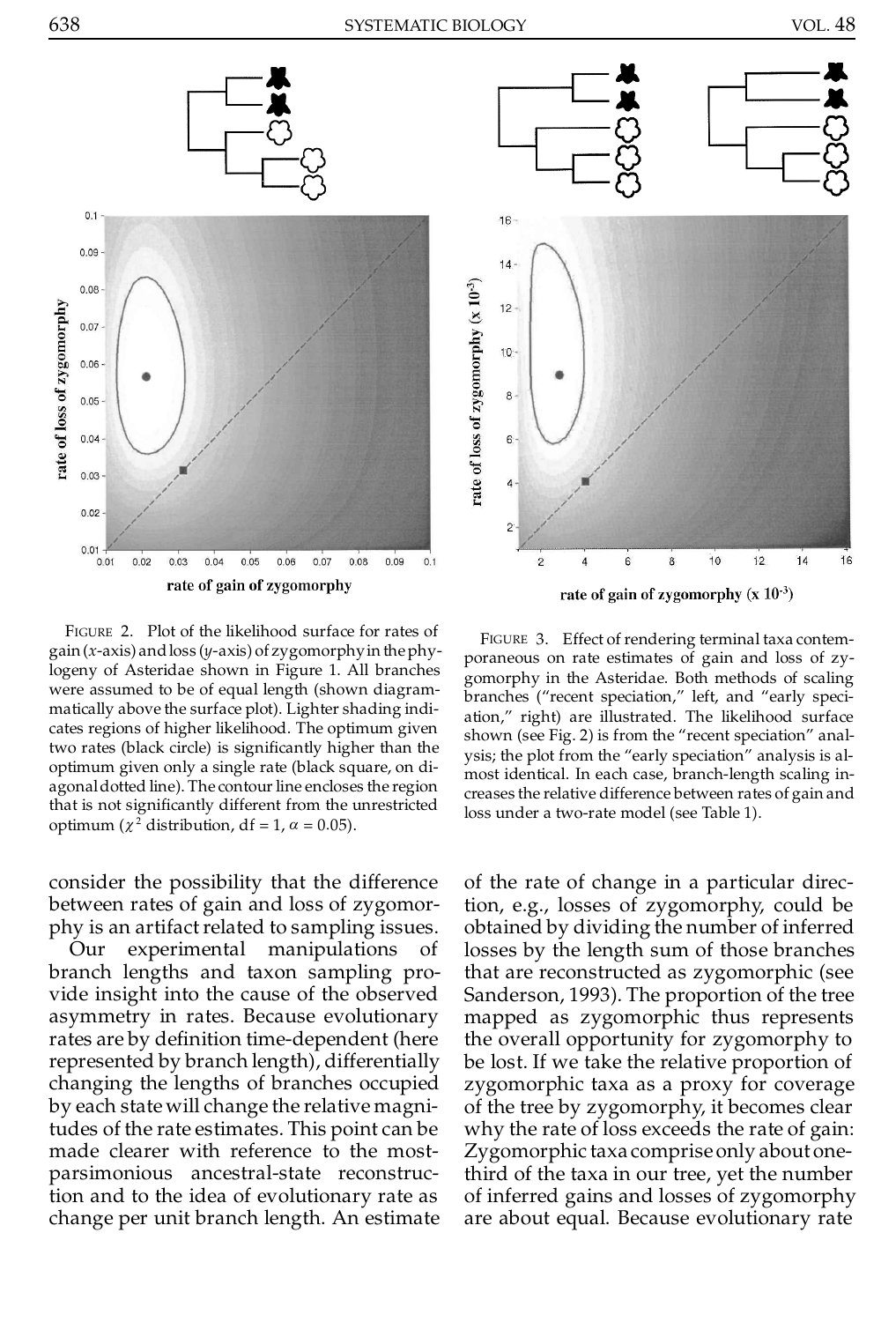

FIGURE 4. Effect of equalizing the representation of actinomorphy and zygomorphy on rates of gain and loss of zygomorphy in the Asteridae. Both methods (doubling each zygomorphic terminal taxon [left] and doubling the length of zygomorphic branches [right]; see text) are illustrated. The likelihood surface shown (see Fig. 2) is from the taxon-doubling analysis; the plot from the branch-length-doubling analysis is almost identical (see cover). In each case, equalizing the representation of zygomorphy on the tree removes support for preferring a two-rate model of evolution over a one rate model (see Table 1).

is an increasing function of the number of transformations, but a decreasing function of the opportunity for change, the rate of loss of zygomorphy is therefore estimated to be higher than the rate of gains. This is why increasing the zygomorphic proportion of the tree by doubling the number of zygomorphic taxa, or doubling the lengths of zygomorphic branches on the tree, signicantly lowers the rate of loss. This is also why scaling branch lengths to make terminal taxa contemporaneous accentuates the rate disparity: actinomorphic lineages tend to be more basal in the phylogeny and

are therefore lengthened disproportionately more relative to zygomorphic lineages.

This raises the question: What is an appropriate measure of the opportunity for evolutionary change? We have shown that measuring opportunity for change can be influenced by both taxon sampling and assumptions of branchlength.Our experiment that increased the proportion of zygomorphic taxa in the tree was motivated by the concern that the size of zygomorphic lineages relative to actinomorphic lineages was underrepresented in our data. One could object to this on the grounds that the proportion of zygomorphic species alone is not an appropriate proxy for the "true" opportunity for losses of zygomorphy, because this implies a correlation between change in flower symmetry and speciation events, but the same result is achieved by keeping the taxon proportions unchanged and differentially scaling the lengths of zygomorphic branches. Branch-length information from other sources can be incorporated if such information is available, and evolutionary inferences about the character of interest would then be conditioned on the branch-length units of measurement.

Ultimately, what constitutes an appropriate measure of evolutionary opportunity will depend on the particular character under consideration. Here we have attempted to estimate rates of change in flower symmetry over a broad range of plausible conditions of our data. Because our initial finding of a signicantly higher rate of loss of zygomorphy in the Asteridae does not hold up if the representation of each state is equalized (either by branch-length scaling or taxon sampling) on the tree, we conclude that whether there indeed is such a bias remains unclear. This means that Coen and Nugent's (1994) suggestion of an evolutionary trend towards losses of zygomorphy, apparently contradicted by parsimonybased inferences of equal numbers of gains and losses (Donoghue et al., 1998), remains an open hypothesis.

## *Flower Symmetry in the Ancestor of Asteridae*

In contrast to the uncertainty associated with inferring differential evolutionaryrates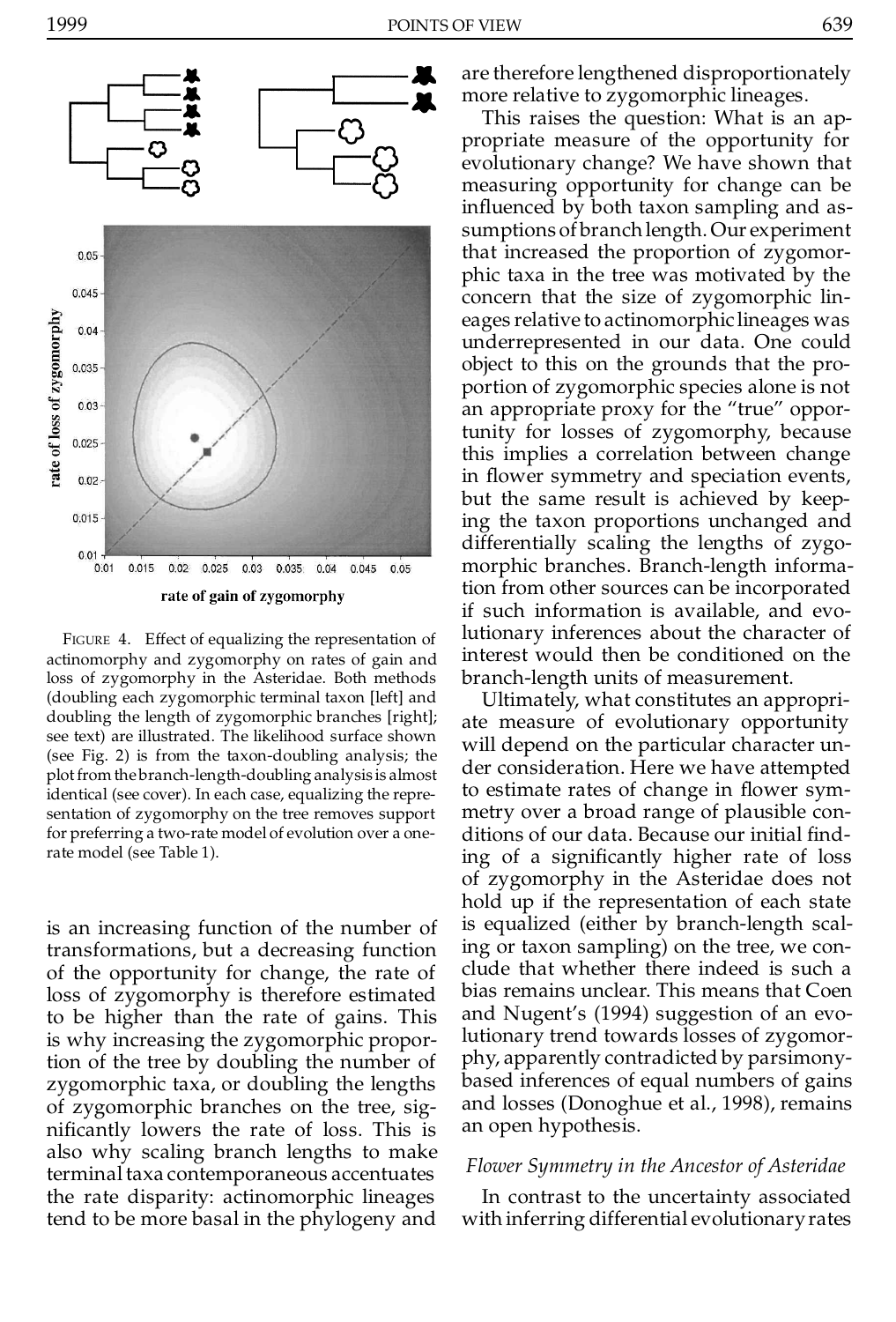|                                                         | Single rate of gain and loss<br>of zygomorphy | Independent rates of gain<br>and loss of zygomorphy |
|---------------------------------------------------------|-----------------------------------------------|-----------------------------------------------------|
| All branch lengths equal                                | 944.65                                        | 286.06                                              |
| Contemporaneous taxa with<br>"recent speciation" events | 146.69                                        | 26.11                                               |
| Contemporaneous taxa with<br>"early speciation" events  | 11637.78                                      | 1764.52                                             |
| Zygomorphic taxa doubled in<br>number                   | 1664.79                                       | 1412.01                                             |
| Zygomorphic branches<br>doubled in length               | 1452.11                                       | 1333.66                                             |

TABLE 2. Actinomorphy:zygomorphylikelihood ratios atthe root of the Asteridae. Values > 7.4 are interpreted as significant support for inferring an actinomorphic asterid ancestor.

in flower symmetry, inferences about the ancestor of the Asteridae are more definite. Both parsimony (with equal costs of change) and maximum likelihood agree that the ancestor of the Asteridae had actinomorphic flowers. Although the parsimony estimate is robust if the assumed cost of gaining zygomorphy is < 3 times the cost of losses, it is more difficult to quantify the robustness of the ancestral state estimateunder maximum likelihood to different rates, because node probabilities are affected by both the relative and absolute magnitude of rates. However, the maximum likelihood ancestral state estimate is stable over a wide range of conditions: In all manipulations of the data (branch lengths and taxon sampling, with two-rate or one-rate models), actinomorphy is always overwhelmingly favored at the root node (Table 2). Note that this does not mean that all ancestral states under parsimony that are robust to differential costweighting by a factor of three or more are indeed the most likely states; indeed, the relationship between the robustness of ancestral state inferences under parsimony and under likelihood is not clear and deserves further attention. For our data, with equal branch lengths and equal rates of gain and loss, nodes that were equivocal under parsimony were also equivocal under maximum likelihood (i.e., the actinomorphy:zygomorphy likelihood ratios were much less than 7.4). The partial likelihoods at these nodes were also the most sensitive to rates, in that under two-rate models, support for one state or the other seemed todepend on thedifference between the rates of gain and loss. This suggests a positive relationshipbetween the stability of ancestral states under parsimony and under likelihood, but more studies are needed to draw firm conclusions (see also Mooers and Schluter, 1999).

### *Future Prospects*

The benefits of larger trees are that more-precise estimates of evolutionary patterns, e.g., asymmetric rates of change, are possible from larger data sets. As phylogenetic studies accumulate in the literature, it will become more and more feasible to assemble supertrees and analyze supersets of comparative data (Sanderson et al., 1998), and databases like Tree-BASE [\(http://www.herbaria.harvard.edu/](http://www.herbaria.harvard.edu/treebase) [treebase\)](http://www.herbaria.harvard.edu/treebase) will facilitate such studies. However, itis importanttokeep in mind that such trees will tend to have a higher margin of error, and uncertainty over taxon sampling and branch lengths will necessitate sensitivity analyses of the results to changes in these factors (cf. Donoghue and Ackerly, 1996). Moreover, the analysis of large trees requires a more critical assessment of the assumption that rates of change are uniform across the entire phylogeny, which, for the sake of simplicity, is a standard assumption of models of character evolution that have been developed to date. It is more likely that there